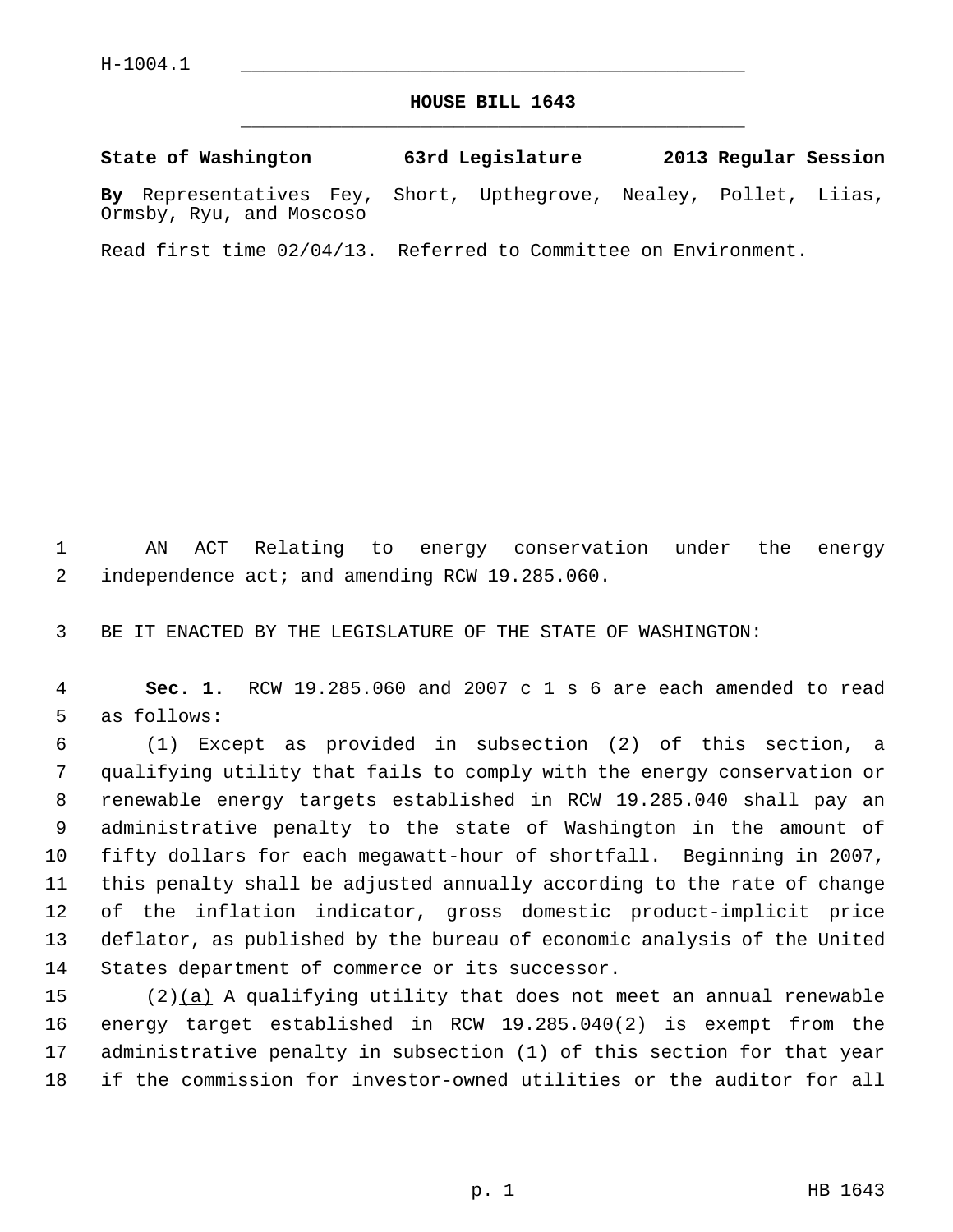1 other qualifying utilities determines that the utility complied with 2 RCW 19.285.040(2) (d) or (i) or 19.285.050(1).

 (b) If a qualifying utility does not meet its biennial energy conservation acquisition target as required in RCW 19.285.040(1) and is subject to administrative penalties under subsection (1) of this section, the commission, for a qualifying utility that is an investor- owned utility, or the attorney general, for a qualifying utility that is not an investor-owned utility, shall reduce the penalty by the adjusted amount as provided in subsection (1) of this section for each megawatt-hour in excess of its conservation target from the previous completed biennium.

12 (3) A qualifying utility must notify its retail electric customers 13 in published form within three months of incurring a penalty regarding 14 the size of the penalty and the reason it was incurred.

15 (4) The commission shall determine if an investor-owned utility may 16 recover the cost of this administrative penalty in electric rates, and 17 may consider providing positive incentives for an investor-owned 18 utility to exceed the targets established in RCW 19.285.040.

19 (5) Administrative penalties collected under this chapter shall be 20 deposited into the energy independence act special account which is 21 hereby created. All receipts from administrative penalties collected 22 under this chapter must be deposited into the account. Expenditures 23 from the account may be used only for the purchase of renewable energy 24 credits or for energy conservation projects at public facilities, local 25 government facilities, community colleges, or state universities. The 26 state shall own and retire any renewable energy credits purchased using 27 moneys from the account. Only the director of ((general 28 administration)) enterprise services or the director's designee may 29 authorize expenditures from the account. The account is subject to 30 allotment procedures under chapter 43.88 RCW, but an appropriation is 31 not required for expenditures.

32 (6) For a qualifying utility that is an investor-owned utility, the 33 commission shall determine compliance with the provisions of this 34 chapter and assess penalties for noncompliance as provided in 35 subsection (1) of this section.

36 (7) For qualifying utilities that are not investor-owned utilities, 37 the auditor is responsible for auditing compliance with this chapter